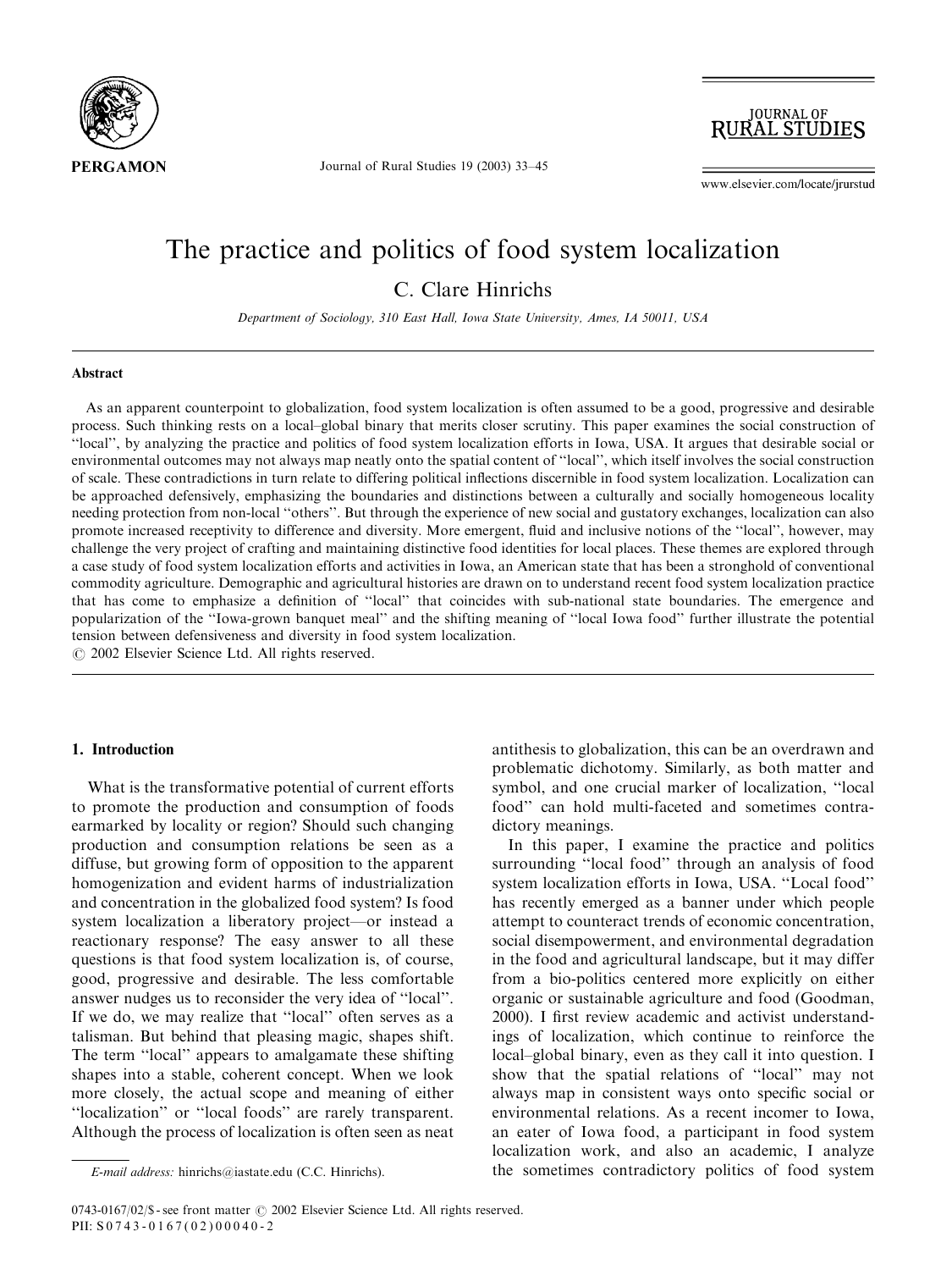localization I have witnessed in a state still largely (although increasingly fitfully) defined by conventional commodity agriculture.

Researchers, particularly in Europe, have suggested that localization via niche and specialty agro-food markets holds particular promise for rural development of peripheral agricultural regions (Ilbery and Kneafsey, 1999; Kneafsey et al., 2001). Core sites of intensive commodity agriculture, so-called ''agricultural hotspots'' (Murdoch, 2000), are presumed to offer little space, capacity or inclination for such development. In the US context, however, Iowa provides a contrasting and very instructive case. An unquestionable ''agricultural hotspot'', it is dominated by and highly identified with conventional commodity agriculture centered on the grain–livestock–meat complex (i.e., corn, soybeans and hogs). Iowa prides itself on ''feeding the world''. But whatever its past productivist accomplishments, Iowa agriculture now faces crisis, one bound up in the profound structural and technological changes facing the sector—including concentration, vertical integration, biotechnology and pressures to rectify alleged environmental transgressions.

Since the mid-1990s, this ''agricultural hotspot'' has become a crucible for innovation and vigorous practice in food system localization. Indeed, the legacy of conventional commodity agriculture has helped to shape how ''local food'' in Iowa is defined, produced and consumed. Tracing the initiation and development of interrelated food system localization initiatives in Iowa, and focusing on one distinctive recent practice—the Iowa-grown banquet meal—I show how the politics of food system localization can assume a complex flavor. On one hand, food system localization may involve defensive, perhaps subtly exclusionary protection of a region constructed as discrete, homogeneous, static and beleaguered. But on the other hand, the very experience of localization can foster social and gustatory exchanges that demand new receptivity to difference and diversity.

#### 2. Framing the (re)localization of food systems

Through the 1990s, globalization provided a leitmotif for agro-food studies (see Buttel (2001) for a recent overview). However, due to their deterministic flavor, accounts focused on the rise and uniform reach of an industrial, capitalist, concentrated, and globally integrated agro-food system have recently lost much of their luster. They now share the stage with countervailing accounts exploring the emergence and revitalization of local difference in agro-food systems. As Ward and Almas (1997, p. 612) note, ''Heterogeneity at the local ( level remains an obvious feature of the agro-food systems of capitalist economies by virtue of the continuing importance of local and national cultures and histories''. Heterogeneity at the local level may also emerge as the result of formal projects deliberately fostering new forms of rural development (Ploeg et al., 2000). In Europe, a cultural economy approach to rural development now highlights the instrumental and normative deployment of heterogeneous cultural markers, such as regional foods (Bessière, 1998; Kneafsey et al., 2001; Ray, 1998). It involves both recovery of regional distinction and the ''invention of tradition'' (Hobsbawm and Ranger,  $1983$ ).<sup>1</sup> In the US, a social movement approach underscores the diverse forms of mobilization contributing to common efforts to relocalize the food and agricultural system (Henderson, 2000). Here, the heterogeneity of sustainable food and agricultural movements corresponds to the objective of a more diversified food and agricultural system. Thus, local-level heterogeneity takes on an analytical and practical importance, alerting us to the catalytic role of agency anchored in local places and regions.

Increasingly, localization has become a catchword, often invoked as a counterpoint to globalization.<sup>2</sup> While academics see the agency in local places and resulting contingencies of change as unsettling the seeming structural predictability of globalization (Long, 1996), activists trumpet localization as ''something done by people, not something done to them (Hines, 2000, p. 31). Practically, globalization is understood as ''the everincreasing integration of national economies into the global economy through trade and investment rules and privatization, aided by technological advances'', while localization is ''a process which reverses the trend of globalization by discriminating in favour of the local'' (Hines, 2000, p. 4) (my emphasis). Programmatic recommendations include strategies for localization in housing, economic development and commerce, resource use and agriculture, which together provide the ''solution'' to the ''problem'' of globalization (Hines, 2000; LaTrobe and Acott, 2000; Pacione, 1997; Pretty, 1998; Shuman, 1998). Thus, localization provides the antidote to globalization. However, this formulation betrays a potentially problematic mode of binary thinking.

Academics across disciplines offer perspectives that call into question the neat opposition of either ''local'' and ''global'', or ''localization'' and ''globalization'', pointing to the need for ''more nuanced and interactionist approaches dealing with the relations between

<sup>&</sup>lt;sup>1</sup>Such an approach to development has been pursued more idiosyncratically in the U.S. See Hinrichs (1996) regarding political and cultural tensions surrounding the place-based marketing of the state of Vermont.<br><sup>2</sup>Viewed historically, present-day "localization" can be seen as "re-

localization''—a return to the greater regional food self-reliance of the past. I hope to make clear that the political content of localization turns, in part, on whether its gaze is directed more towards the past or towards the future.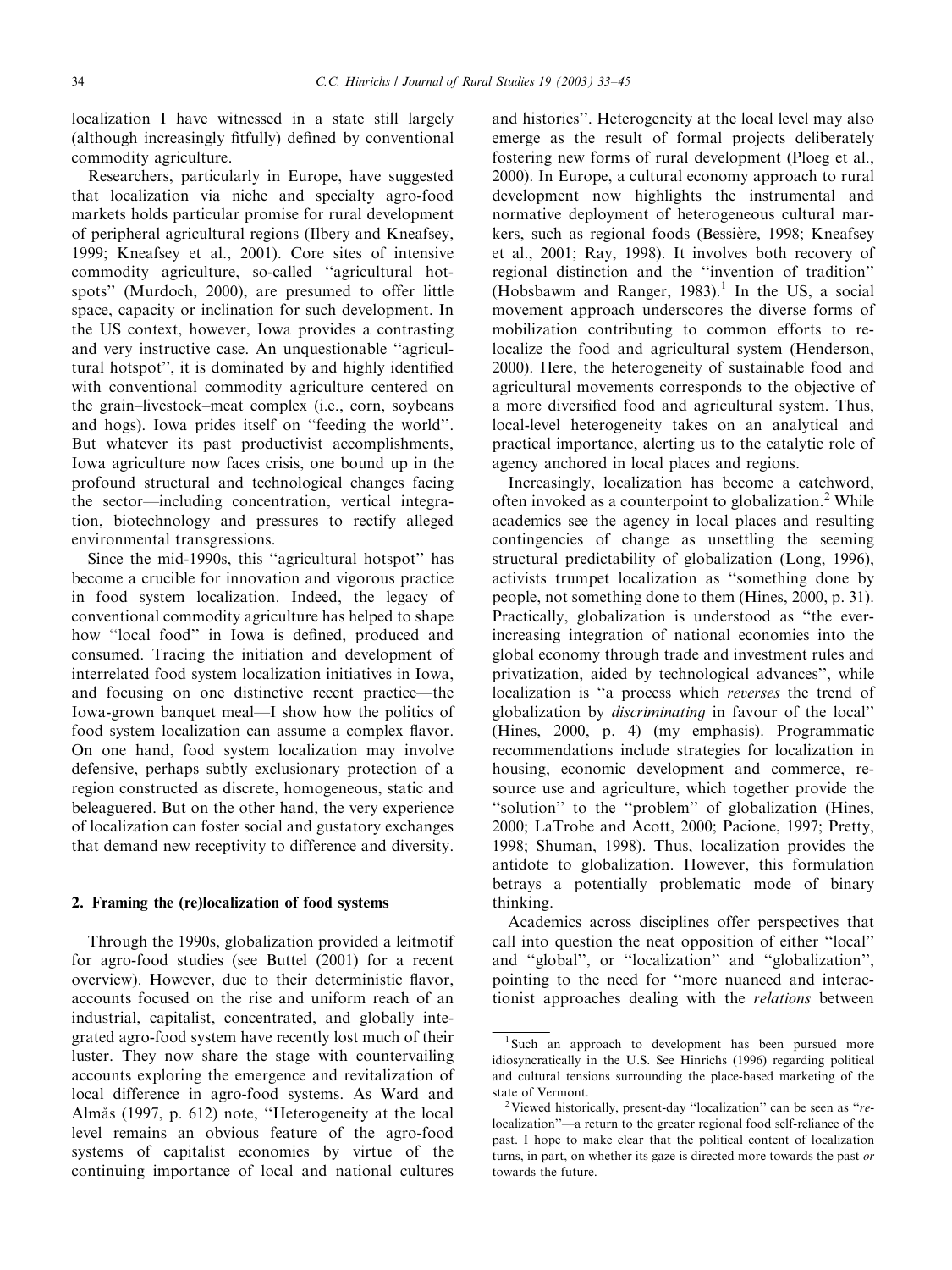global restructuring and local change'' (Ward and Almas, 1997, p. 619). First, a systems-oriented approach ( to the study of food and agriculture, drawing inspiration from ecology, stresses the inter-relatedness of the entire domain and therefore resists the discrete bracketing of "global" and "local" (Dahlberg, 1993). Functional components or fields within an overall system may be different, in this view, but they connect and feedback in terms of structure and process, mutually conditioning one another. Therefore, what is ''global'' and what is ''local'', as well as the processes of globalizing and localizing, are fundamentally related within an overall system. Second, cultural studies approaches underscore the simultaneity and interpenetration of global and local processes. Robertson (1994), for example, rejects an analytical emphasis on globalization, referring instead to ''glocalization'' to convey the dynamism and mutuality of global–local relationships. Watson's (1997) volume exploring the organization and experience of the fast-food chain McDonald's in various Asian countries similarly complicates the boundaries between ''global'' and ''local'' influence. Finally, actor network approaches dispense with the global–local distinction and implicit emphases on size or scale, stressing instead that actor-networks are simply the ''product of network lengthening'' (Whatmore and Thorne 1997, p. 291). Here, flows and performance replace surfaces or fixed categories. Taken together, it appears that academics have moved beyond static, binary assumptions about the constitution of ''local'' and ''global''. Or have they???

# 3. Complicating the spatial: divergent facets of ''local'' in agriculture and food

''Globalization'' and ''localization'' still tend to serve as conceptual shorthand for movement towards two opposed poles. Selected attributes generally pegged to "global" and "local" are summarized in Fig. 1.

The overarching assumption is that these various attributes map neatly and consistently onto ''global'' and ''local''. But as with other binary oppositions peppering intellectual and public discourse (e.g., nature vs. culture; primitive vs. modern; real vs. ideal; art vs. science to name only a few), the sharp dichotomy proves misleading. Spatial relations are assumed to correspond to desirable forms of social and environmental relations, forcing considerable complexity under a simple spatial referent (Hinrichs et al., 1998). Making ''local'' a proxy for the ''good'' and ''global'' a proxy for the ''bad'' may overstate the value in proximity, which remains unspecified, and obscure more equivocal social and environmental outcomes.

Recognizing the conceptual compression in ''local'' certainly does not mean that proximity or distance is unimportant in characterizing agro-food systems (Kloppenburg et al., 1996; Kneen, 1993; LaTrobe and Acott, 2000). Indeed, accounting for ''food miles'' reinforces the environmental logic of ''local''. The energy use and impact of greenhouse gas emissions through transportation in the conventional food production and distribution system bolster the case for more ''local'' food (Pirog et al., 2001). However, fully evaluating the effects of distance and proximity in the food and agricultural system requires complex lifecycle assessment procedures (Heller and Keoleian, 2000), which are ultimately snapshots based on (presumably) the best scientific information currently available. The growing call for a ''post-normal science'' suggests that a fixed, universal understanding of complex, but uncertain environmental systems is inherently unattainable (Prugh et al., 2000), although working from emergent knowledge, adaptive management is possible. Technical and scientific appraisals thus require normative input and political deliberation to specify when and why particular physical distances are no longer acceptably ''local'' or "regional". Is this distance uniform, regardless of food type, or different for basic (necessary) vs. more luxury (supplemental) foodstuffs? Under what circumstances should the spatial ''local'' be expanded to fulfill special nutritional or cultural needs of particular populations?

But if energy impacts can and should be reduced through more localized circuits in agriculture and food, the blanket assumption of broad environmental benefit through food system localization may still be problematic. Murdoch et al. (2000, p. 115) note that ''quality has come to be seen as intrinsically linked to the supposed 'localness' of production''. Developing a theory of how food supply chains are embedded in natural relations, these authors nonetheless leave open the possibility that the link between local embeddedness and more ''natural'' or environmentally benign outcomes may be, in at least some cases, as much perception as reality. Small-scale, ''local'' farmers are not inherently better environmental stewards, although having fewer acres or stock to care for may make this more likely. Some small farmers do intensify their own management rather than increasing scale, capital investment or the use of deskilled labor. Their intensive management may include ''best environmental practices'', based on current recommendations, their own on-farm experience or both. But other small-scale, ''local'' farmers, hampered by age, disability or growing economic marginality, may lack the awareness or means to follow more sustainable production practices. Pursuing local direct market opportunities would seem to encourage attention to environmental management practices by farmers who anticipate surveillance by concerned customers. Such farmers might then manage nutrient flows, soils, and pests in more environmentally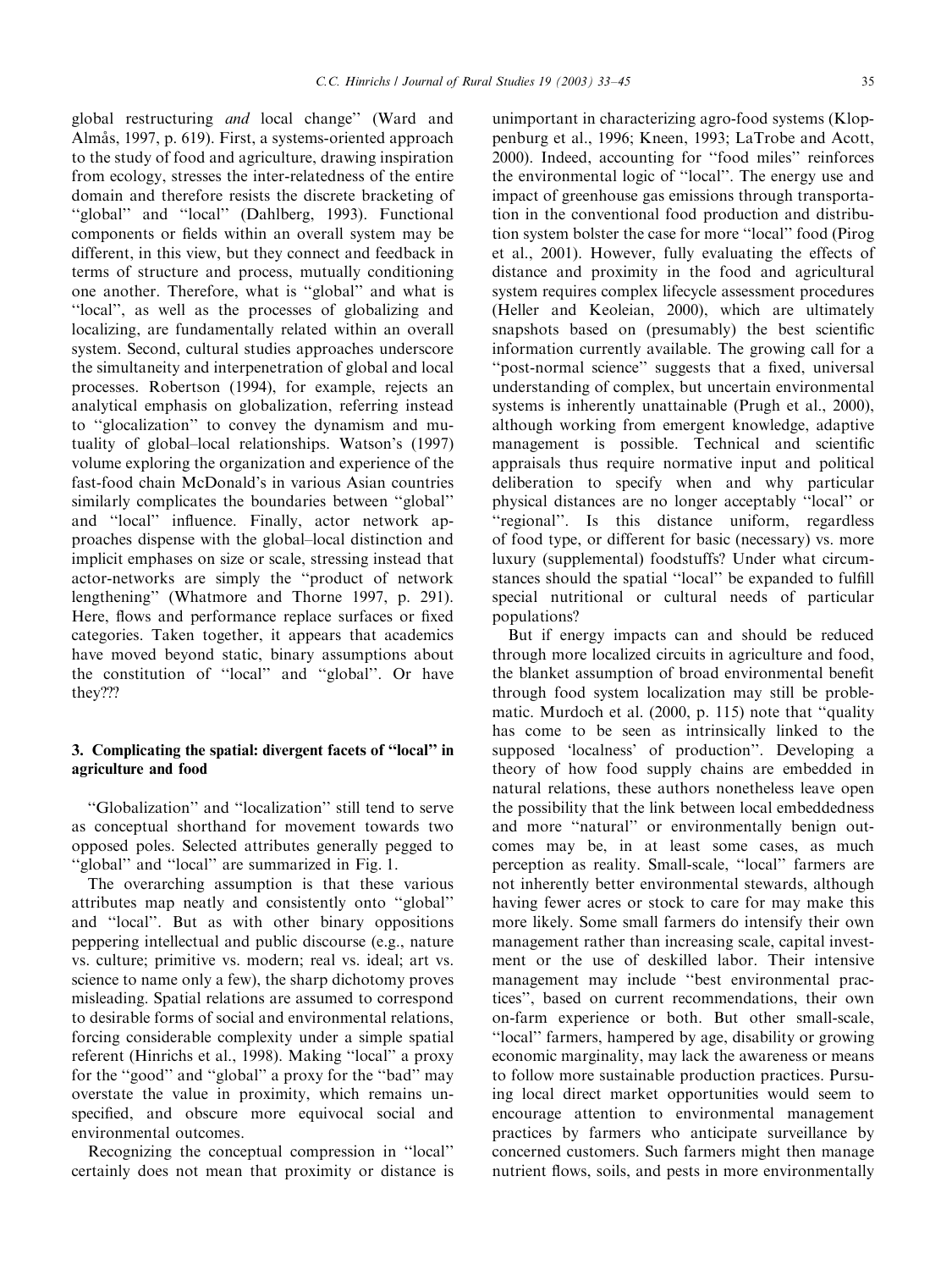| <b>GLOBAL</b>                        | <b>LOCAL</b>                             |
|--------------------------------------|------------------------------------------|
| Market economy                       | Moral economy                            |
| An economics of price                | An economic sociology of quality         |
| TNCs dominating                      | Independent artisan producers prevailing |
| Corporate profits                    | Community well-being                     |
| Intensification                      | Extensification                          |
| Large-scale production               | Small-scale production                   |
| Industrial models                    | "Natural" models                         |
| Monoculture                          | Bio-diversity                            |
| Resource consumption and degradation | Resource protection and regeneration     |
| Relations across distance            | Relations of proximity                   |
| Commodities across space             | Communities in place                     |
| Big structures                       | Voluntary actors                         |
| Technocratic rules                   | Democratic participation                 |
| Homogenization of foods              | Regional palates                         |
|                                      |                                          |

Fig. 1. Attributes associated with ''Global'' and ''Local''. Sources: Hinriches et al., 1998; Lang, 1999.

sound ways, but it is the social relation, rather than the spatial location, per se, that accounts for this outcome.

The pitfall in viewing simple spatial relations as the essence of ''local'' becomes further evident when considering the variable ''localness'' of ''short food supply chains'' (Marsden et al., 2000). Although united by the importance of locality or region in identifying the product, face-to-face, spatially proximate or spatially extended chains each structure different producer– consumer relations. Although not as long or complex as a conventional commodity chain, a ''short food supply chain'' marketing specialty jams from the Scottish Highlands via the Internet or telephone to customers worldwide offers a mixed demonstration of ''local''. While producer–consumer links here are still relatively unmediated, they proceed across great distances and depend on large-scale communication and technology infrastructures. As Fairfax (2001, p. 624) notes regarding the Tomales Bay (California) Food Company, local specialty agro-food production can play an important role in local place-based conservation efforts, precisely because it is nested in wider regional, national and international networks, since ''even in so rarefied a locality as Marin County, California, there is not enough of an artisanal cheese market to support the cheese or the farmers''. The same premise underlies current formal administrative approaches to geographical indications labeling in Europe, where the appeal of local and regional "terroir" specialty products beyond strictly local markets potentially serves local rural development (Barham, 2001).

Beyond these overlooked distances in ''local'', more localized food systems are often assumed, by virtue of their social embeddedness, to be characterized by positive, respectful and non-instrumental social relations (Hinrichs, 2000). Atomized market relations are seen as a defining, but negative feature of ''global'', while the ''local'' will manifest high levels of social capital and relations of care—in short, a more moral or associative economy. The social embeddedness of ''local'' ensues from the possibility of face-to-face interactions and mutual knowledge, creating a ''geography of regard'' (Sage, 2001). On a practical level, then, consumers purchase local food, in part, to support "their" local farmers (Solan, 2002; Winter, 2001). However, while these quite positive aspects of social embeddedness can and do flow from local contexts, local social interactions are not absent of intolerance and unequal power relations. Local communities and organizations may have checkered histories, replete with provincial bias and social exclusion (Swanson, 2001), evidence of the ''dark side of social capital'' (Schulman and Anderson, 1999). Thus, while affect, trust and regard can flourish under conditions of spatial proximity, this is not automatically or necessarily the case.

# 4. Tendencies in the politics of localization

Local, then, is much more (or perhaps much less) than it seems. Specific social or environmental relations do not always map predictably and consistently onto the spatial relation. Indeed, fractures between the spatial, the environmental and the social feed into the sometimes contradictory politics of food system localization. The differing political inflections in food systems localization begin with the spatial referent for ''local'', but vary in their assumptions about the boundaries between the "local" and "non-local". Two broad tendenciesdefensive localization and more diversity-receptive localization—merit elaboration.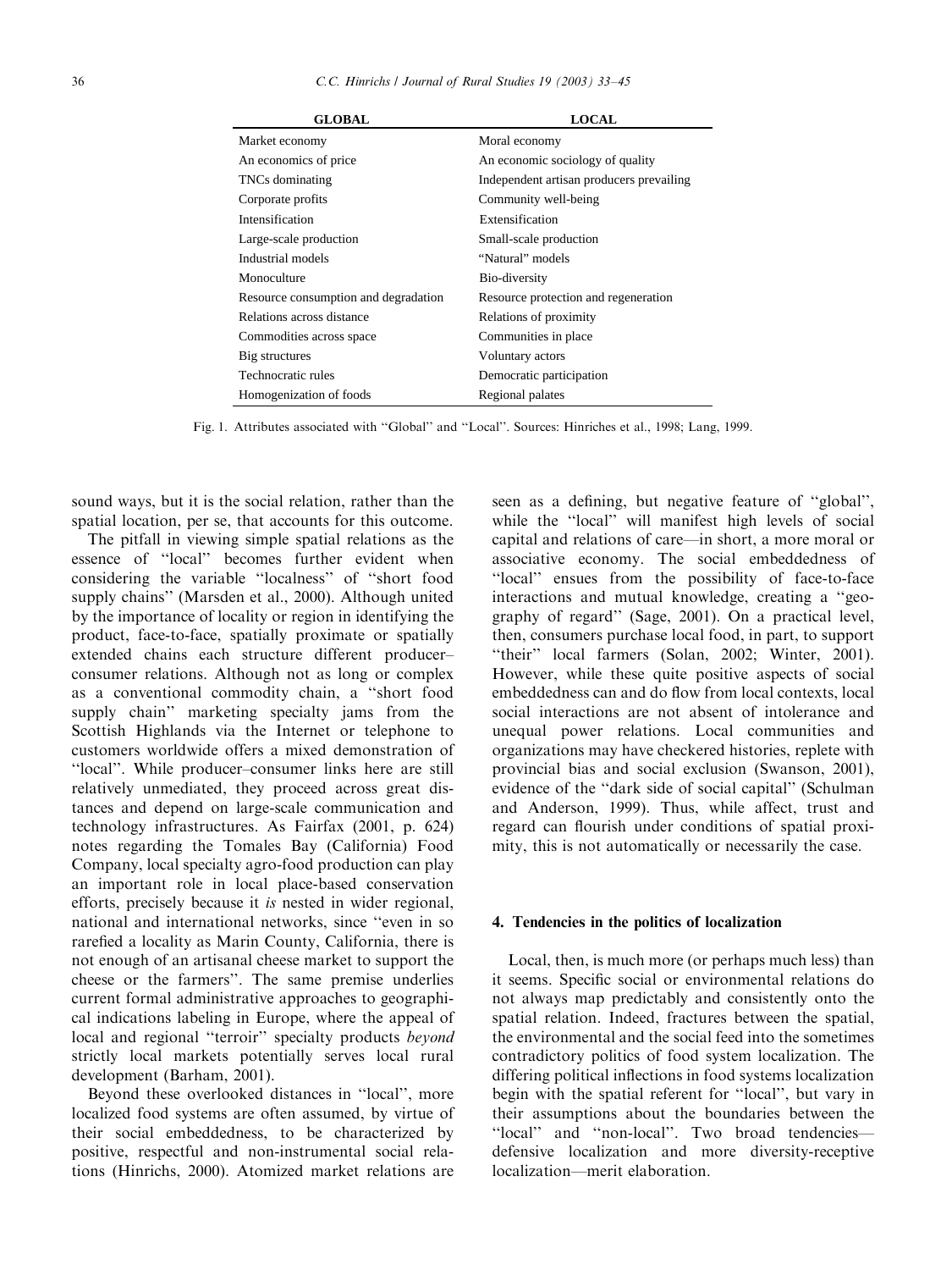A politics of defensive localization emphasizes the construction, relational positioning and protection of ''local''. Resistance to external forces sometimes coalesces around assumptions about the homogeneity and common interests of local places and regions that need defending. The promotion of local community serves ''an understandable dream, expressing a desire for selves that are transparent to one another, relationships of mutual identification, social closeness and comfort'' (Young, 1990, p. 300). The privileging of local face-toface relations here provides a bulwark against the tides of undesired or feared changes in the wider society. However, as Allen (1999, p. 122) cautions concerning the current enthusiasm for ''local empowerment'' in a context of devolution, ''localism can be based on a category of 'otherness' that reduces the lens of who we care about''. In the food systems arena, defensive localization imposes rigid boundaries around the spatial ''local'' and minimizes internal difference in the name of some "local good". In a more reactionary vein, defensive localization even suggests a separatist politics, where the challenges of local sustainability in a globalizing context can only be addressed by secession. Defensive localization seeks to reduce the undue flow of resources away from the spatial local and also to protect local members from the depredations and demands of ''outsiders''. In this sense, defensive food system localization tends to stress the homogeneity and coherence of ''local'', in patriotic opposition to heterogeneous and destabilizing outside forces, perhaps a global ''other''. Predicated on such pat assumptions about the community or the heritage being preserved and promoted, localization becomes elitist and reactionary, appealing to narrow nativist sentiments.

Where defensive food system localization tends to reify the ''local'', obscuring its more complex cultural, social, and environmental content, diversity-receptive food system localization demonstrates greater awareness and incorporation of these multiple meanings and struggles. It parallels the ''politics of difference'' advocated by Young (1990, p. 319), but without assuming that cities alone are the sites of ''social inexhaustability''. Boundaries between the local and non-local are now borders, rather than barricades. As borderlands, such boundaries constitute the rich edges between contiguous places permitted and expected to be different. In this way, diversity-receptive localization recognizes variation and difference both within and outside of the spatial local. However, this poses a conundrum, because the very distinction of ''local'' emerges from specifying essential features of places or regions. Therefore, acknowledging or encouraging internal diversity can seem fundamentally at odds with food system localization, to the extent that the latter proceeds through highlighting distinguishing, consistent and predictable attributes of place.

However, receptivity to internal diversity and change may flow from recognition of external diversity, as captured in McMichael's (1996, p. 224) claim that ''the assertion of diverse localism [is] a universal right''. Recognizing ''the need to respect alternative cultural traditions [of other localities] as a matter of survival'' (McMichael 1996, p. 224) should prompt greater reflexivity about inclusions and exclusions closer to home. Turning from the potential isolation of defensive localization, diversity-receptive localization sees the local embedded within a larger national or world community, recognizing that the content and interests of ''local'' are relational and open to change. Diversityreceptive localization echoes Wolfgang Sachs' (1999, p. 107) notion of ''cosmopolitan localism'', which seeks:

to amplify the richness of a place while keeping in mind the rights of a multi-faceted world. It cherishes a particular place, yet at the same time knows about the relativity of all places. It results from a broken globalism, as well as a broken localism.

As tendencies, rather than discrete types, defensive and diversity-receptive localization do not constitute a static binary. Both may be discernible to different degrees in efforts over time to localize food systems in specific settings. From this effort to uncover the divergent facets of the spatial local, and suggest connections to defensive and diversity-receptive tendencies in localization, we turn now to the agricultural and social background of Iowa.

# 5. The historical context of agriculture and food in Iowa

Situated between the Mississippi and the Missouri Rivers, Iowa is seen by many Americans, and indeed proudly casts itself as the quintessential agricultural state in the US. Early white settlers to this region of tallgrass prairie were beguiled by the richness of its soils, the suitability of its climate, and hence the seemingly limitless potential for farming. They rapidly plowed up the prairies and drained the abundant wetlands. Historian Dorothy Schweider notes how natural characteristics of the region contributed to the eventual primacy of agriculture:

When compared to midwestern states to the east such as Ohio, Indiana or Illinois, or states to the west such as the Dakotas, Iowa has less diversity in its terrain and climatic features. The state, therefore, has greater uniformity in land appearance and resources than other mid-western states, thus allowing agriculture to be a dominant industry everywhere (Schwieder, 1996, p. x).

Today despite the appearance of open space in vast fields of corn and beans, Iowa is arguably one of the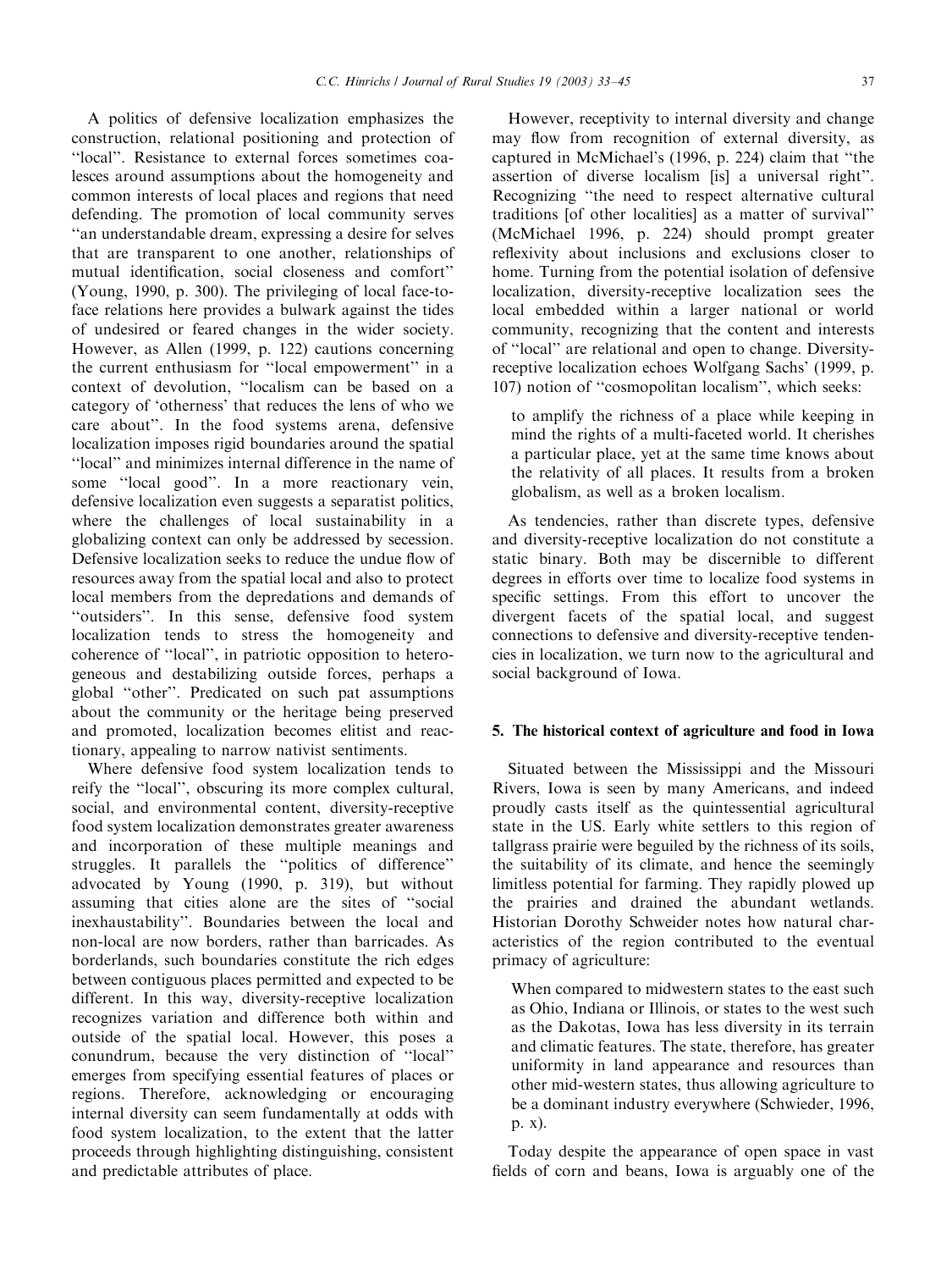most developed states in the American union, with a history of radical land transformation in service to agricultural production.

This intensification of land use was facilitated by ''scientific'' improvements and mechanization, which solidified the family sized diversified farm (Ross, 1946). A strong agrarian social formation and culture developed with the settlement of small towns and rural plats in Iowa, by northern European and British immigrants. Yet by the 1920s, rural Iowa (then most of Iowa) manifested growing ''agrarian ambiguity''—both eager receptivity to technological advances such as rural mail delivery, cars and radios, which lessened the rigors and isolation of farm life, and also anxiety about how such changes might erode a distinctive agrarian identity centered on the independence, self-sufficiency and presumed moral superiority of the Iowa farmer (Schwieder, 1996, p. 152).

Such cultural responses to change deepened alongside agronomic, technological and structural transformations in Iowa agriculture. From the early days of settlement, although diversified, Iowa agriculture was oriented towards non-local, then largely national markets. The state encouraged farmers to raise corn, rather than wheat, and it was quickly recognized that the most profitable use of corn was in feeding livestock, especially hogs (Schwieder, 1996). Beginning in the late 19th century, the land grant university began reinforcing the orientation to commodity agriculture. Iowa soon became the national leader in the production of both corn and hogs. By the middle of the 20th century, more labor-intensive horticultural crops were widely supplanted by readily mechanized corn and soybean production (Pirog, 2000; Pirog and Tyndall, 1999). Aside from the narrowing range of commodities produced, the second half of the 20th century saw dramatic changes in the structure of Iowa agriculture. The number of farms and farmers has declined precipitously, as agricultural production has increased. The industrialization of farming consolidated Iowa's central position in the export-oriented grain–livestock– meat complex. It promoted the widespread ideology (within Iowa, at least) of ''feeding the world'', even as an increasing range of foodstuffs for Iowans themselves was imported from elsewhere.

The structural transformation of Iowa agriculture has contributed to current demographic and social challenges facing the state. State population has increased only modestly, with major disjunctures between emptying rural areas and growing urban centers, and between concentration of the elderly and a dispersal of youth (The Economist, 2001). As a result, patterns of emigration and immigration have led to charged public debate. Beyond concerns about keeping young people from moving away and luring back those who have left emerges the larger question of bringing new immigrants—and which new immigrants—to Iowa. Since the 1980s, key industries such as meat-packing have relied more on ''imported'' labor—of Latinos, Sudanese, Bosnians and others (Fink, 1998). De-skilling of meatpacking work has restructured competition in these labor markets. However, even ''skilled'' jobs in the Iowa economy are competing for workers, reinforcing the state's recent interest in immigration. Such efforts to incorporate different, often ''non-native'' populations into Iowa economy and society have not been universally welcomed, even though understood by many to be necessary. The regular resurfacing of ''English-only'' legislative proposals and local resistance to state government pilot projects promoting immigration to Iowa make clear that incorporation of diversity into future state identity is contested (The Economist,  $2001$ <sup>3</sup>

Such issues of agricultural restructuring and demographic change are common to other rural regions, but have permutations in Iowa that influence food system localization efforts. If geographically, Iowa is the "middle land" (Schwieder, 1996), to a bi-coastal America, Iowa often registers culturally as mere ''flyover country''. Within the state, then, an updated ''agrarian ambiguity'' crystallizes from the continuing dominance of conventional agriculture, the growing evidence of its downside, and erosion of pride in what were once seen as signal achievements. This context underlies growing conflict in Iowa over the impacts of its industrializing hog industry on the economy and the environment (Page, 1997; Thu and Durrenberger, 1998). It has also engendered distinctively Iowan agriculture and food movements. Significantly, Iowa's most influential sustainable agriculture group, the Practical Farmers of Iowa, formed in the mid-1980s, explicitly organizes itself not around ''organic'', or even ''sustainable'', but around a ''practical'' agriculture for Iowa. This legacy of conventional commodity agriculture, and a measured, ''practical'' response to change has shaped the course of food system localization—the actors, their strategies, and results.

#### 6. Food system localization in Iowa

In Iowa, the flowering of food system initiatives cast as alternatives to more conventional relations of food production and consumption is relatively recent. The number and variety have both increased rapidly since the mid-1990s. Such efforts have tended to emphasize the valorization of ''local Iowa food'', more than explicit ecological and health quality markers, such as

<sup>&</sup>lt;sup>3</sup> Dykstra's (1993) account of Black experience during and after the Civil War era suggests some historical precedent for racial-ethnic intolerance in Iowa.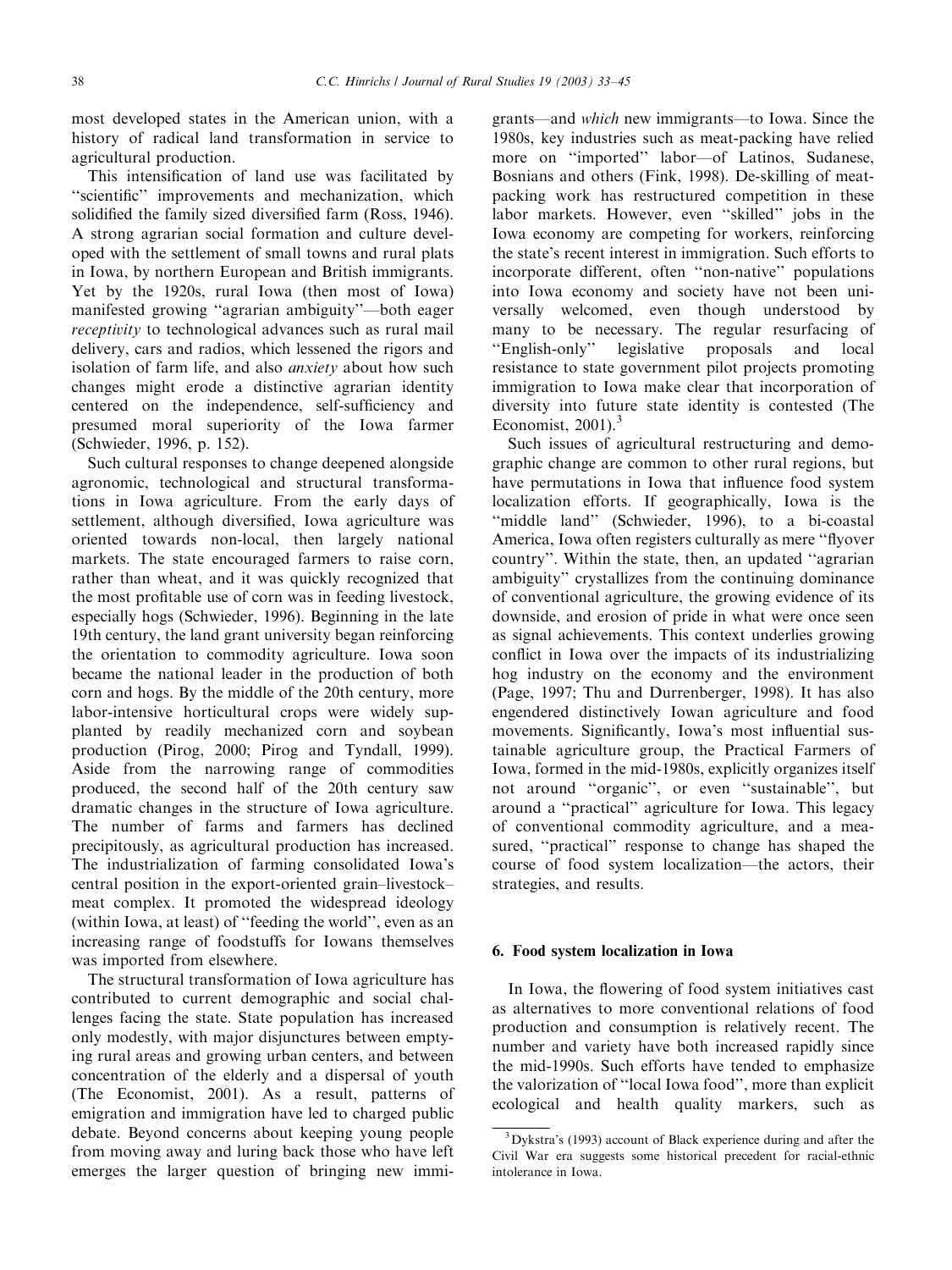''organic''.<sup>4</sup> In this section, I examine the initiation and development of interrelated food system initiatives in Iowa to shed light on the politics of food system localization. From an initial emphasis on local direct marketing venues, such as farmers' markets and community supported agriculture (CSA), food system organizers and activists in Iowa have expanded to focus also on institutional procurement of Iowa-sourced foods. While the former are predicated on face-to-face interactions between producers and consumers, the latter does not require this, and instead emphasizes the value in known place origins of the food product (Marsden et al., 2000).

As elsewhere, food system localization in Iowa began with direct marketing (LaTrobe and Acott, 2000). The hallmark and appeal of direct marketing is face-to-face contact between producer and consumer, in marked contrast to the experience of purchasing conventionally retailed food (Hinrichs, 2000). In Iowa, the first direct markets were producer, rather than consumer-oriented. Responding to the economic problems of commodity agriculture, which became painfully evident during the 1980s farm crisis, the state department of agriculture began to promote alternative farm markets. County extension offices and chambers of commerce started direct farmers' markets to ameliorate at least some of the economic hardship experienced by Iowa farm households. From 50 to 60 markets in the early 1980s, farmers' markets increased to some 120 by the mid-1990s, in a state with just under 3 million in population. Farmers' markets in urban centers, tourist destinations and university towns have grown and thrived. However, many other markets, especially in Iowa's numerous small, depopulating rural communities, offer more limited opportunities for local producers transitioning from conventional commodity agriculture, who need substantial alternative markets. Although farmers' markets remain a focus of food system activists, especially those working on community food security, there is a growing disquiet about their limited ability to channel farm production flows and ensure the livelihoods of very many Iowa farmers.

Similarly, CSA offers a conceptually appealing, but sometimes limited direct market alternative. CSA is premised on a direct, ongoing partnership between the producer and local consumers in the immediate area. Consumer participants support the producer by paying for their shares of the yearly production in advance of the season, while the producer then commits to providing participants a weekly basket of high quality,

local farm foods (Pretty, 1998). Given its community overlay, CSA is often represented as a particularly transformative direct marketing institution (Hinrichs, 2000; Kloppenburg et al., 1996). There were no CSAs in Iowa in the early 1990s. Individuals inspired by such efforts in other states deliberately imported the concept and adapted it successfully to Iowa circumstances (Gradwell et al., 1999). By 1996, there were nine CSAs in Iowa; by 2000, this number had grown to about 50. Many of these are small, rural CSAs, sometimes collaborations between more than one farm (Wells and Gradwell, 2001). Some Iowa CSAs are economically precarious, or subsidized significantly by a conventional commodity enterprise or off-farm income and resources. Some struggle with social equity issues surrounding the comparatively elite constitution of CSA membership (Hinrichs and Kremer, 2002). Thus, while food system activists in Iowa continue to nurture CSAs as important alternative food institutions, many recognize that this form of food system localization emphasizing face-toface relations between producers and consumers provides a viable market venue for a relatively small subset of either Iowa producers or consumers.

Arising from this sense that small, decentralized, faceto-face direct market initiatives alone cannot sustain very many Iowa producers, food system organizers and activists in Iowa have increasingly focused on changing the patterns of institutional food procurement, which typically rely on standardized streams of nationally sourced foods. A publicly funded demonstration project in 1997–1998 determined that it was possible for a university dining service, a hospital and a restaurant in northeast Iowa to purchase a significant proportion of their food needs locally. Subsequently, groups such as the Practical Farmers of Iowa have actively worked to develop other institutional markets, ''under the assumption that the hotel, restaurant and institutional market in Iowa appears to hold great potential for small to medium scale Iowa farmers practicing sustainable agriculture'' (Scanlan, 2000, p. 3). As with direct market initiatives, the intention is to increase the circulation and profile of ''local foods''. However, the definition of ''local foods'' has subtly shifted from food raised in ''this county or one nearby'' to food raised ''in Iowa''. The discourse on institutional food procurement mentions the nutritional and health benefits for Iowans eating ''local foods'', but the driving theme is the creation of alternative markets for Iowa producers.

# 7. The practice and politics of the Iowa-grown banquet meal

To explore further the politics of food system localization, I discuss in detail a specific recent phenomenon—the Iowa-grown banquet meal. Consonant

<sup>4</sup>Organic production in Iowa, though small, has increased dramatically from 13,000 acres in 1995 to 150,000 in 1999 (Delate, n.d.). Most of the acres certified in the state are in grain crops (including soybeans for the Japanese and more recently the domestic soyfoods market).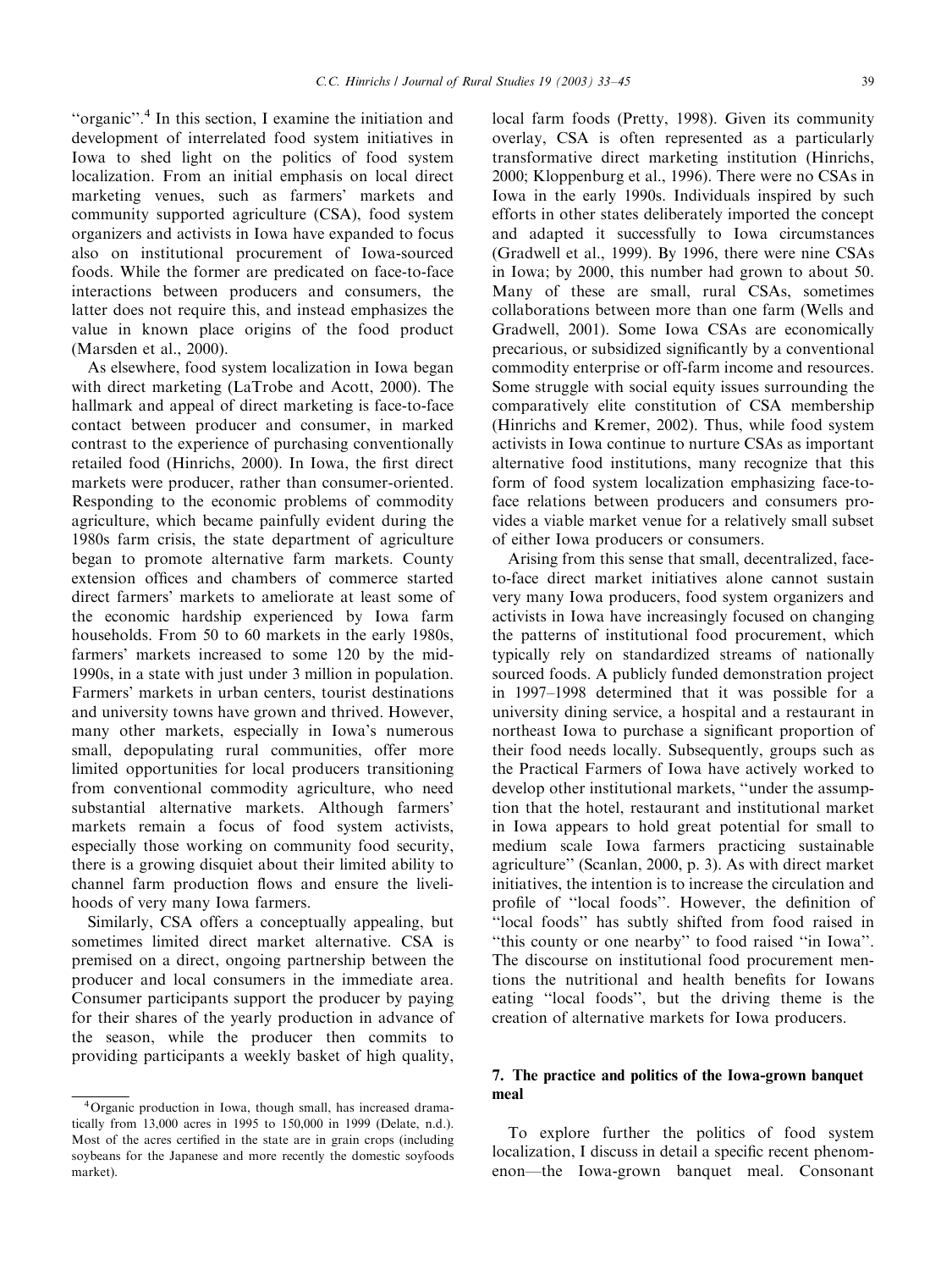with the strategic turn to institutional procurement, these dining events have developed a momentum that far exceeds their initial aim of generating a few more markets for struggling producers. As both promotional event and celebratory enactment of ''local'' Iowa foods, the Iowa-grown banquet meal illustrates the potential tension between defensiveness and diversity in food system localization.

The first self-consciously styled, full course Iowagrown banquet meal took place in July, 1997, at the 10th anniversary celebration of the Leopold Center for Sustainable Agriculture, a research and education organization based at the state land grant university and funded through a state tax on agrochemical sales. For this gathering, the Center's director of education set some ambitious menu goals—to source two lunches and one dinner for 400 exclusively with Iowa food products. Never having been confronted with such a request, the university's conference center initially balked about any departure from its familiar conventional supply streams. They only agreed to the scheme, with the proviso that the Center help them to identify local food producers and suppliers. This was done, drawing on several Iowa farmers known through the state's sustainable agriculture networks.

That first Iowa-grown banquet meal proved successful beyond all expectations, launching a new ritual that showcased and redefined ''local'' Iowa food. It set a precedent demonstrating that Iowa food could be sourced for a large dining event.<sup>5</sup> Both chefs and attendees liked the pork and the fresh, early summer vegetables. The first few Iowa-grown banquet meals thereby sowed sturdy seeds of ''food patriotism'' (Bell and Valentine, 1997), as suggested in a commentary a half year later by Iowa lawyer and food policy analyst Neil Hamilton:

These efforts [requesting Iowa-grown meals] will do more to create opportunities for Iowa farmers and add more ''value'' to our food system than any TV commercial. This is something each of us can do. The next time you dine out, ask if anything on the menu was raised in Iowa. If the answer is ''no'' or ''I don't know, why do you care?'' tell them you want to support local farmers and processors (Hamilton, 1998, p. 7A)

Eating Iowa food is cast here as a patriotic act, not dissimilar to ''buying American'' when most consumer goods are made overseas. Yet it also suggests a defensive politics of localization, one invoking regional boundaries against the market power of more globalized agrofood streams. The appeal to support ''Iowa producers''

constructs a regional identity and interest around food. At the same time, however, it potentially erases the fragmentation and disjunctures that are also evident in contemporary Iowa. The accent on ''Iowa producers'' evades direct discussion of the painful restructuring of Iowa agriculture and the differences it has created among farmers and, as important, between farmers and non-farmers. Although organizers of Iowa-grown meals try to source their product from farmers in ''alternative'' networks, referring to ''Iowa farmers'' avoids divisiveness and glosses the variation in how Iowa farmers actually ecologize their farming—whether they are "organic", "sustainable", agro-chemical or something else.

Since 1997, the Iowa-grown banquet meal has spread far beyond the stronghold of the university conference center and sustainable agriculture advocates. By 2000, the Practical Farmers of Iowa, which established a grant-supported brokering office, helped coordinate 54 Iowa-grown meals at 47 different events drawing on a loose network of 23 Iowa farmers. About half of these meals took place at the university's conference center, but the rest occurred at restaurants and hotels elsewhere in the central region of the state. With little formal promotion, the idea has taken hold and many other groups have also elected to serve Iowa-grown meals at their events. These include the Institute for Public Leadership, the National Governors Association, the Iowa Environmental Council, the Iowa Institute for Cooperatives, the National Catholic Rural Life Conference, the USDA's Natural Resources Conservation Service, the National Motorcoach Association and the ill-fated 2000 US presidential campaign of Elizabeth Dole, among others. These venues convey the wide dissemination and popular appeal of the Iowa-grown theme as dining experience and social statement within Iowa.

More recently, Iowa-grown meals have taken a different turn, beyond the straight conference circuit. The Practical Farmers of Iowa, for example, organized a fundraising dinner (''Harvesting the Best from Iowa's Farms and Chefs'') for their own organization, which they held at an elegant, historic hotel in Perry, Iowa in October, 2001. The actual billing of chefs alongside producers represents a subtle shift in the emphasis of the Iowa-grown banquet meal. The cachet of ''Iowa local food'', thus, begins to depend on food work beyond farming.

Despite the development of a rudimentary infrastructure, sourcing local Iowa food for special events and banquet meals remains cumbersome work. So far the banquet meal market is episodic and supplemental for any individual Iowa producer. And an Iowa-grown dining event represents only a minor material alteration in any given consumer's diet. However, there is a potentially wider ideological and symbolic impact of

<sup>5</sup> The university conference center went on to develop an all-Iowa foods option for its conference clients, with the assistance of local NGOs.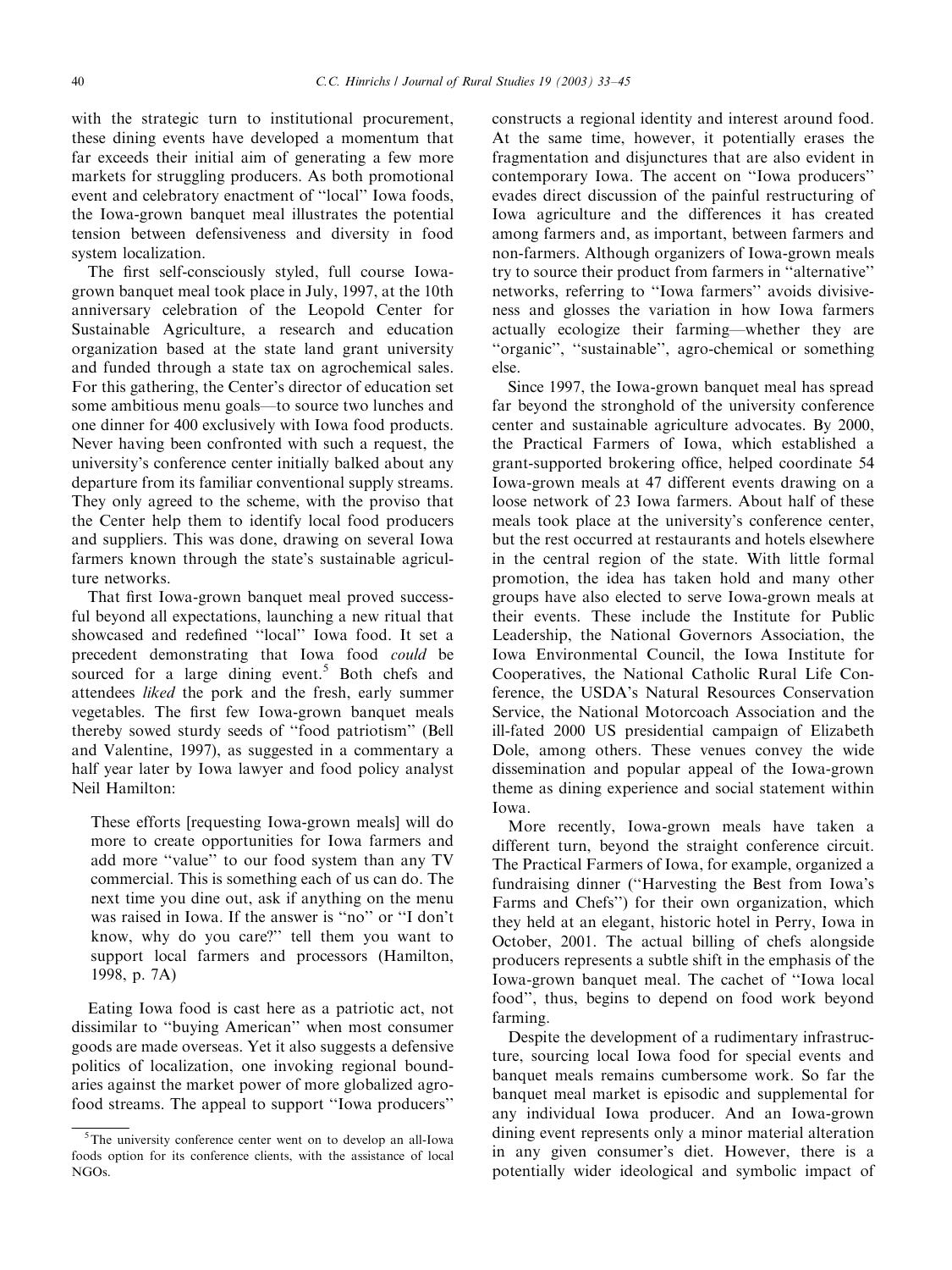these ''local food'' meals. The decision to eat Iowagrown foods and recognize the link to specific producers represents a self-conscious departure from the anonymity and taken-for-grantedness of mainstream, large-scale food provisioning (Hamilton, 2000). Iowa conference goers' material subsistence may not turn on whether the banquet serves an industrial Tyson chicken breast or the hoop house pork of Vic Madsen in Audubon County, Iowa. But the matter of cultural subsistence has begun to resonate for more Iowa eaters. As Sidney Mintz (1996) reminds us in Tasting Food, Tasting Freedom, aside from the physical nourishment provided, eating certain foods prepared and served in particular ways consolidates cultural identity and social power.

What may be increasingly important about the Iowagrown banquet meal is how the common table begins to melt producer–consumer distinctions. Conventional food retailing creates the sharpest division between producer and consumer, whose interests are not directly or mutually known. Producer and consumer are here strictly compartmentalized and formally insolated. Direct marketing initiatives, such as farmers' markets and CSAs, foster greater mutuality, by bringing producers and consumers together through face-to-face contact. However, Iowa-grown banquet meals, though based on a bigger definition of ''local'', often go further than this. Producers may be present at such meals (in the case of the PFI fundraiser noted above, according to the invitation, ''some of Iowa's most talented farmers will provide your entertainment''). At the least, producers' names appear on ''table tents'' alongside a specific description of what they contributed to the menu. They are introduced and applauded. They may offer stories about how they raised the pigs or the green beans. The chefs who prepared their products may also stand and speak and eat. In creating space for relations that are literally commensal—a shared place at the table—the distinction between who grows and who eats is momentarily erased (Kloppenburg et al., 1996). Under these circumstances, a politics of food system localization that transcends the producer–consumer divide may come into view.

The rise and appeal of the Iowa-grown banquet meal are directly related to people's sense of disjuncture living in a major agricultural state that imports most of the food it consumes. The current crisis in commodity-based agriculture has made this all the more acute. Indeed, in response to current Iowa Governor Tom Vilsack's repeated calls to make Iowa the ''Food Capital of the World'', food system localization advocates retort that making Iowa the food capital of Iowa should come first (Hamilton, 2001). As both matter and meaning, Iowagrown banquet meals re-link food to place and symbolize recovery of some small measure of selfreliance. To the extent, that every participant at a conference or meeting serving an Iowa-grown meal now

thinks about the provenance of their grocery or restaurant purchases, such meals engender a wider impact. The effortless expansion of the Iowa-grown banquet meal stems partly from people sharing the experience they have had, possibly sowing the seed for more such meals in a widening circle of organizations and groups.

In this sense, the Iowa-grown banquet meal represents a comparatively gentle and arguably genteel form of opposition to an agricultural and food system that is seen by many people in Iowa as working against the true interests of both farmers and consumers. But its politics need to be probed. The banquet meal itself tends to be a perq of the upper-middle, educated classes—the movers and shakers in local politics and the regional economy. Generally, those requesting and eating such banquet meals are neither poor nor particularly marginalized. The safe public display of the Iowa-grown banquet meal valorizes region in the form of the sub-national state, while glossing more exacting social and environmental criteria and begging the questions of scale. In this sense, the Iowa-grown banquet meal's effort to promote and celebrate Iowa food—both of which have been very successful—involves some measure of reaction, a defensiveness bent on restoring some imagined harmonious past. Local food advocates in Iowa note the historical diversity and self-reliance of Iowa agriculture. Recent case studies on the Iowa apple and grape industries forcefully point out the importance and vitality of such industries prior to World War II (Pirog, 2000; Pirog and Tyndall, 1999). Reclaiming a lost agricultural heritage often undergirds food system localization. Yet it is not many steps from healthy nostalgia to a more problematic nativism, where the interests and priorities of long established residents hold sway. As one defense against problems posed by the conventional, globalized food system, the Iowa-grown banquet meal began with a vision for the future that has strong roots in beliefs about a less complicated, self-reliant past.

## 8. The matter and meaning of local Iowa food

This discussion of the politics of food system localization through the Iowa-grown banquet meal still begs several important questions. What exactly is authentic local Iowa food? Who decides? How does the matter and meaning of Iowa-grown food influence the politics of food system localization? In the gastronomic landscape of fast foods and homogenized diets, "local food" is sometimes reduced to mere quirky exotica, to be sampled when traveling or ordered by mail (Engel and Engel, 2000).<sup>6</sup> Yet food system

<sup>&</sup>lt;sup>6</sup>The "wacky specialty" version of "local food" is epitomized by the pie shake: discussed at length in a New York Times Sunday travel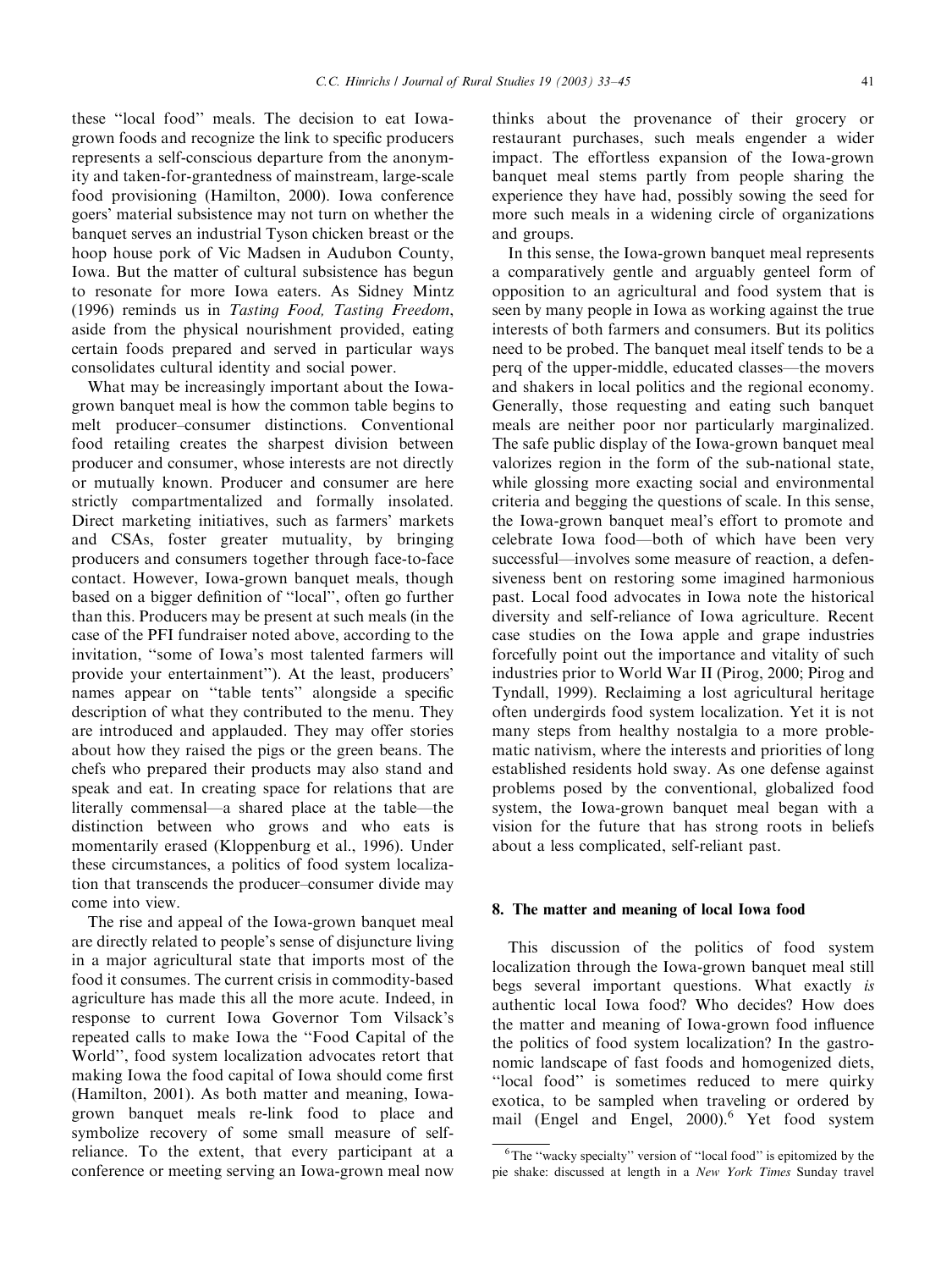localization implies something more than capricious novelty. To localize food is to produce so that a distinctive, but coherent local cuisine can be eaten and savored. Regional specialty foods now generate renewed enthusiasm through gourmet magazines and television programs and the Slow Food movement salutes the sensuous pleasures of regional culinary diversity (Kummer, 1999). These social trends and social movements suggest that local food distinguishes itself through tradition and history, by achieving some measure of cultural and agricultural distinction. How does this proceed in the case of Iowa? The contradictions and tensions surrounding food provenance and its role in regional identity are evident in the Iowa-grown banquet meal.

When initiated, Iowa-grown banquet meals typically offered a hearty, but somewhat more healthful recreation of the classic Midwest farmhouse meal (Canter et al., n.d.). Walking down the buffet line, you might choose from pork cutlets, sliced roast of beef, scalloped potatoes, glazed carrots, homemade rolls (both white and wheat), salad (in season), perhaps pie, with milk, iced tea or coffee to drink. Such meals draw their inspiration from the Machine Shed, a very popular Iowa farm-style restaurant, and plainly invoke the northern European (German and Scandinavian) heritage of those who settled the prairies and began farming in the region. They may be historically representative meals. But do the dishes of such a meal—in either matter or meaning—correspond to present-day realities and relations? At least three variations on this meal have become evident, expanding the material practice and potential meanings of ''local Iowa food''. These variations suggest a more diverse localization of food systems, where the boundary as to what is ''local'' and what is not is becoming more elastic.

First, Iowa-grown banquet meals have begun to reflect what might be considered general national concerns about the nutritional and health implications of food. Dessert might include tofu brownies. A vegetarian entrée might be offered in lieu of the ubiquitous beef or pork. The quantity and selection of vegetables and fruits often surpass current consumption patterns by ''average'' Iowans (although not necessarily current federal dietary recommendations). In this sense, there is a subtle departure from the meat and starchcentered fare constituting ''traditional'' Iowa food (as well as the present diets of many Iowans). Second, although at some remove from the experimental sophistication of coastal American cuisine, Iowa-grown banquet meals increasingly show the tell-tale signs of a Chez Panisse (California) or Nora's (Washington, DC) sensibility. Unusual, locally grown foods might be combined; larded gravy is much less in evidence; freshness is paramount. Foreign travel and exposure to food writers have brought the products and performance of other ''good food'' networks into view (Sage, 2001). But does the gradual emergence of a parallel form of chef-driven culinary innovation make Iowa food more or less distinctively Iowan? Finally, Iowa-grown banquet meals have begun to incorporate explicitly nonnorthern European dishes and flavors, as where Iowa free-range chicken might appear in enchiladas or okra forms the base of a (somewhat spicy) vegetable stew. Does this represent a dilution of the state's historical cuisine, further erosion of any lingering stable regional food identity? Perhaps, but it also signifies a promising opening, where ''local'' foodstuffs are combined in new ways reflecting the changing diversity of producers and consumers now living in the region. Indeed, these very cross-fertilizations and culinary hybridities would seem to support a more forward-looking localization politics that makes history the springboard to a more diverse future.

### 9. Local: the social construction of scale

The practice and politics of food system localization in Iowa have been distinguished by a growing discursive focus on Iowa as the context for ''local''. A recent appraisal in the state's most prominent newspaper makes this clear:

Perhaps the most exciting trend in Iowa's food system is the growing local food movement. Five years ago, you would have been hard-pressed to find ''Iowagrown'' food on a menu or in a store. But that is changing. The proliferation of farmers' markets, the producers diversifying what they raise and how they sell it are indicators of the change. Menus featuring Iowa-grown food and institutions promoting ''all-Iowa'' meals are important signs of this trend. We are slowly, but steadily changing the food culture of Iowa. (Hamilton, 2001, p. 9A)

It is not accidental that ''local'' has been equated with the territorial boundaries of the state of Iowa, even though those boundaries happen to mark the sizable expanse of some 56,000 square miles.<sup>7</sup> In other contexts, ''local'' refers to small places or towns, formal county jurisdictions or specific cultural or political regions within sub-national or national states. Therefore, the assumption here that a sub-national state itself can be ''local'' merits further attention.

<sup>(</sup>footnote continued)

section feature on Iowa (Lee, 2000), and elsewhere debunked as apocryphal (Simon, 2001).

 $7$  For an approximate (and non-metric) comparison, England is roughly 50,320 square miles in area.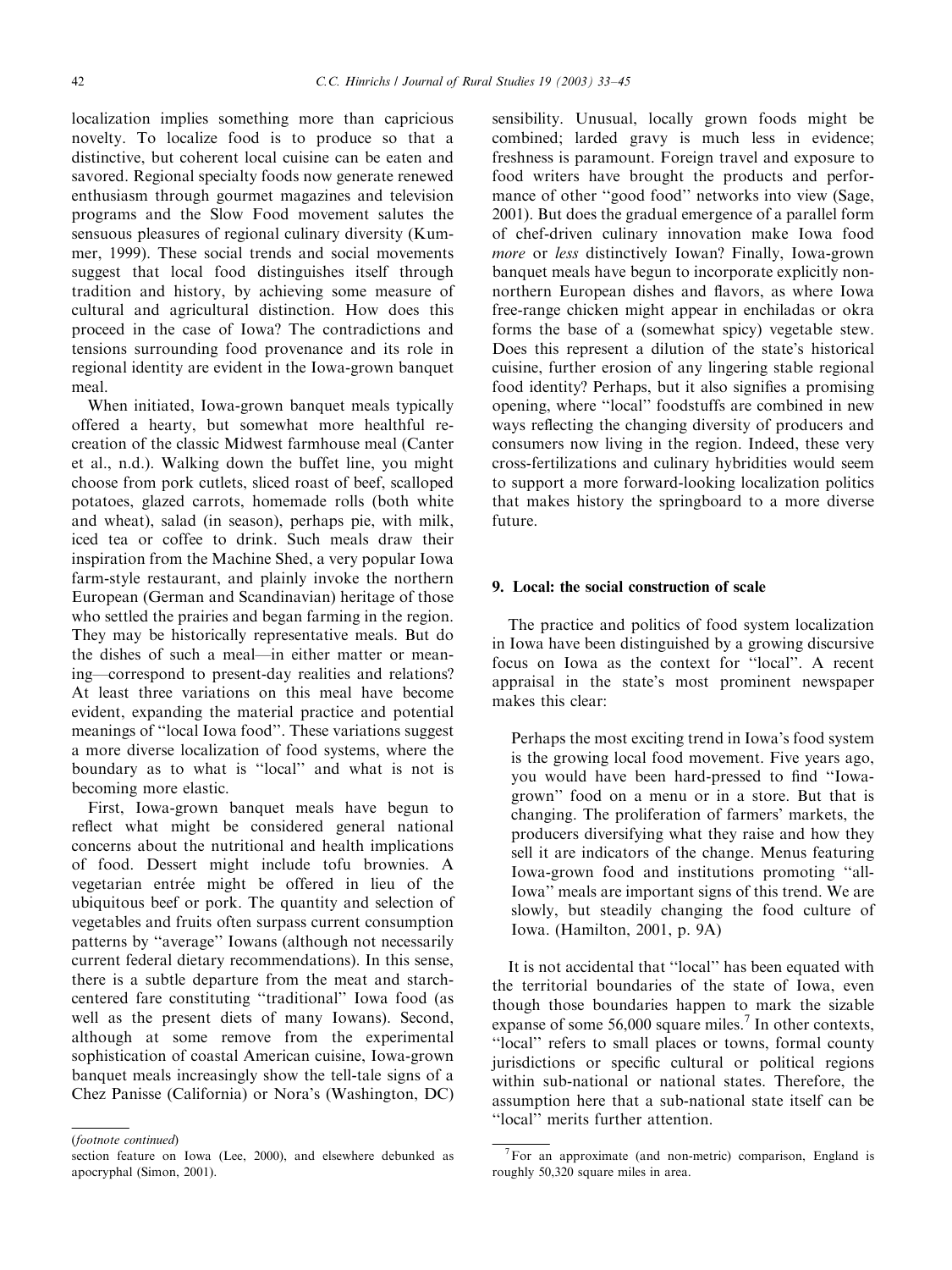The framing of Iowa as ''local'' has its roots both in the general history of American agrarian development and the particularities of the Iowa experience. The statebased land grant university system in the US provided a research–teaching–extension apparatus where states defined and pursued their own agricultural and rural development, within a generalized national model. This was complemented by the institutional importance of state-level departments of agriculture, charged with inspection, regulation and promotion of state agricultures, and much of the on-the-ground implementation of United States Department of Agriculture mandates. Many traditional farm and commodity organizations are also organized on a state basis. In short, American agrarian development has long had a strong subnational state emphasis, which predates globalizing trends in agriculture, even as it contributes to them, and not surprisingly also shapes localization practice and politics.

In Iowa, however, a definition of ''local'' as Iowa itself has been particularly salient. Much of the first institutional support and funding in Iowa for local food system development came from the Leopold Center for Sustainable Agriculture, an organization whose mission specifically centers on promoting interest in and use of sustainable farming practices in Iowa. And because some rural parts of Iowa are now so sparsely populated, designations of ''local'' markets more spatially delimited than all of Iowa are not always viable, as evident in the uncertainties facing some farmers' markets and CSAs. But beyond this, the present rise of ''food patriotism'' (Bell and Valentine, 1997) where Iowa stands for ''local'' stems from a particular discursive turn, highlighting the grounds for producer and consumer frustration about the structure and outcomes of conventional agricultural and food markets in Iowa. Iowa's increasingly debated ''achievement'' in developing a modern, industrialized, largely export-oriented agriculture, centered on undifferentiated commodities, has been linked to the state's current high levels of food import dependence (Pirog, 2000; Pirog and Tyndall, 1999). The irony evident in this disjuncture between the state's agricultural production and the state's food consumption now makes the provenance of food in Iowa culturally and politically relevant and helps to explain the popularity of the Iowagrown banquet meal.

Although ''local Iowa food'' has also been opportunistically trumpeted by state officials, and could run the risk of being co-opted by agri-business interests, it cannot be dismissed as a simple instance of state boosterism. For many food system localization activists and organizers, making Iowa food ''local food'' represents a small, thoughtful return to regional food self-reliance by an agricultural state too long focused on ''feeding the world'' without due consideration of the complex consequences both for distant places and for

Iowa. Yet for all the logic of the sub-national state as ''local'', it remains important to recognize what this formulation obscures. Focusing on ''local Iowa food'' avoids the hard questions about exactly which producers engaged in which production practices have produced the food. Are they independent family farmers, extended family corporations, or vertically integrated firms operating in Iowa? Are they certified organic, loosely sustainable, or conventional farmers? The question of how ''local'' is constructed in other settings, and especially at what scale, suggests a promising line of future inquiry.

# 10. Conclusions

In this paper, I have examined the practice and politics surrounding local food, by focusing on various initiatives in Iowa which together contribute to a process of food system localization. Despite some recognition that globalization and localization are related and mutually conditioning, many analysts continue to compartmentalize the two. This becomes particularly evident when examining conceptualization of the term ''local''. I argue that the spatial content of ''local'' in particular contexts needs to be more critically examined, both to take account of how scale is socially constructed and to understand how social and environmental relations are themselves spatialized. As I show through the case of Iowa and particularly the Iowagrown banquet meal, the underlying complexity of ''local'' feeds into a sometimes contradictory politics of food system localization. Localization can proceed from a defensive, exclusionary impulse on the part of beleaguered agricultural producers and wary consumers. However, it can also prompt something seemingly very different: a greater receptivity towards and incorporation of diversity, on the part of both producers and consumers. Food system localization in Iowa began with defensive tendencies. While these have not vanished altogether, the progression of initiatives, their growing interconnections, and reflexivity about localization itself have also created new possibilities for receptivity to diversity and difference.

This returns us then to the questions posed at the outset of this paper concerning the transformative potential of food system localization. Localizing and re-localizing food systems do not readily create enormous progressive societal changes. However, they do represent modest socio-economic, cultural and environmental shifts in encouraging directions. Ultimately, these shifts depend on the meeting and melding of producer and consumer interests, which takes place at a variety of scales and with differing outcomes even in ''local'' food systems. Calling all such encounters "local" obscures how the scales nest and for whose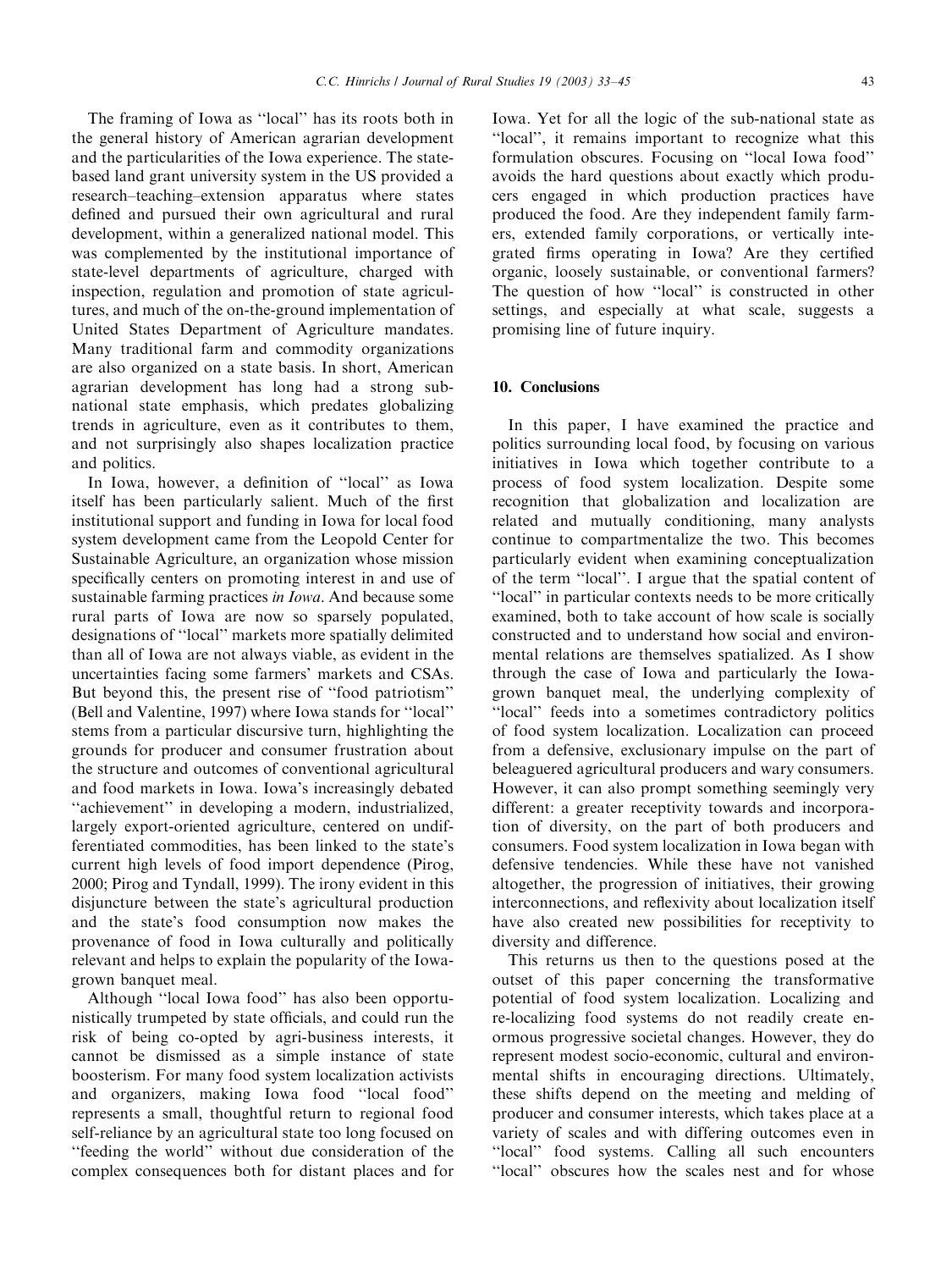benefit. Nonetheless, in its broad contours food system localization may remake our troubled world in modest and valuable ways. Recognizing the power—and the perilous trap—of the local is a crucial start.

## Acknowledgements

David Goodman and the other participants at the Workshop on International Perspectives on Alternative Agro-Food Networks: Quality, Embeddedness and Bio-Politics (University of California, Santa Cruz, October, 2001) made thoughtful and challenging comments about the ideas developed in this paper. The anonymous reviewers contributed further useful observations, while Matt Russell and Tom Richard offered helpful readings of a later version of this paper. Mistakes and omissions that may remain are solely the author's responsibility.

# References

- Allen, P., 1999. Reweaving the food security net: mediating entitlement and entrepreneurship. Agriculture and Human Values 16 (2), 117–129.
- Barham, E., 2001. Translating ''terroir'': social movement appropriation of a French concept. Paper presented at the Workshop on International Perspectives on Alternative Agro-Food Networks, Quality, Embeddedness and Bio-Politics. University of California, Santa Cruz, October 12–13.
- Bell, D., Valentine, G., 1997. Consuming Geographies: We are Where We Eat. Routledge, London and New York.
- Bessière, J., 1998. Local development and heritage: traditional food and cuisine as tourist attractions in rural areas. Sociologia Ruralis 38 (1), 21–34.
- Buttel, F.H., 2001. Some reflections on late 20th century agrarian political economy. Sociologia Ruralis 41 (2), 165–181.
- Canter, M. et al. n.d. License to Cook, Iowa Style. Penfield Press, Iowa City, IA.
- Dahlberg, K., 1993. Regenerative food systems: broadening the scope and agenda of sustainability. In: Allen, P. (Ed.), Food for the Future. Wiley, New York, pp. 75–102.
- Delate, K., n.d. Recent organic agriculture in Iowa. Xeroxed Report, Department of Horticulture, Iowa State University, Ames, IA (circa 2000).
- Dykstra, R.R., 1993. Bright Radical Star: Black Freedom and White Supremacy on the Hawkeye Frontier. Harvard University Press, Cambridge.
- The Economist, 2001. Fare Thee Well, Iowa: a Fading state, August 18, pp. 23–24.
- Engel, A., Engel, M., 2000. Food Finds: America's Best Local Foods and the People Who Produce Them, 3rd Edition. Quill (Harper Collins), New York.
- Fairfax, S.K., 2001. Imagining resource management institutions new creeks and old paddles. Society and Natural Resources 14 (7), 619–626.
- Fink, D., 1998. Cutting into the Meatpacking Line: Workers and Change in the Rural Midwest. University of North Carolina Press, Chapel Hill and London.
- Goodman, D., 2000. Organic and conventional agriculture: materializing discourse and agro-ecological materialism. Agriculture and Human Values 17, 215–219.
- Gradwell, S., DeWitt, J., Mayerfeld, D., Salvador, R., Libbey, J., 1999. Community supported agriculture: local food systems for Iowa. Iowa State University Extension, Ames, IA, Pm-1692.
- Hamilton, N., 1998. Put Iowa-grown foods on your table. Des Moines Register, February 9, p. 7A.
- Hamilton, N., 2000. Iowa food: eating our way to a brighter future. Des Moines Register, January 24, p. 8A.
- Hamilton, N., 2001. Success in changing Iowa's food culture. Des Moines Register, September 5, p. 9A.
- Heller, M.C., Keoleian, G.A., 2000. Life cycle-based sustainability indicators for assessment of the US food system. Report No. CSS00-04, University of Michigan, Center for Sustainable Systems, Ann Arbor.
- Henderson, E., 2000. Rebuilding local food systems from the grassroots up. In: Magdoff, F., Foster, J.B., Buttel, F.H. (Eds.), Hungry for Profit. Monthly Review Press, New York, pp. 175–188.
- Hines, C., 2000. Localization: a Global Manifesto. Earthscan, London and Sterling, VA.
- Hinrichs, C.C., 1996. Consuming images: making and marketing Vermont as distinctive rural place. In: DuPuis, E.M., Vandergeest, P. (Eds.), Creating the Countryside: the Politics of Rural and Environmental Discourse. Temple University Press, Philadelphia, pp. 259–278.
- Hinrichs, C.C., 2000. Embeddedness and local food systems: notes on two types of direct agricultural market. Journal of Rural Studies 16, 295–303.
- Hinrichs, C.C., Kremer, K.S., 2002. Social inclusion in a Midwest local food system project. Journal of Poverty 6 (1), 65–90.
- Hinrichs, C., Kloppenburg, J., Stevenson, S., Lezburg, S., Hendrickson, J., DeMaster, K., 1998. Moving beyond 'Global' and 'Local'. USDA Multi-state Project NE-185, Working Paper. Available at: o[http://www.ces.ncsu.edu/depts/sociology/ne185/global.html>](http://www.ces.ncsu.edu/depts/sociology/ne185/global.html).
- Hobsbawm, E., Ranger, T., 1983. (Eds.) The Invention of Tradition. Cambridge University Press, Cambridge.
- Ilbery, B., Kneafsey, M., 1999. Niche markets and regional specialty food products in Europe: towards a research agenda. Environment and Planning A 31, 2207–2222.
- Kloppenburg, J., Hendrickson, J., Stevenson, G.W., 1996. Coming into the foodshed. In: Vitek, W., Jackson, W. (Eds.), Rooted in the Land. Yale University Press, New Haven and London, pp. 113–123.
- Kneafsey, M., Ilbery, B., Jenkins, T., 2001. Exploring the dimensions of cultural economies in rural West Wales. Sociologia Ruralis 41  $(3), 296 - 310.$
- Kneen, B., 1993. From Land to Mouth: understanding the food system. NC Press Ltd, Toronto.
- Kummer, C., 1999. Doing good by eating well. The Atlantic Monthly (March), pp. 102–107.
- LaTrobe, H.L., Acott, T.G., 2000. Localising the global food system. International Journal of Sustainable Development and World Ecology 7, 309–320.
- Lang, T., 1999. The complexities of globalization: the UK as a case study of tensions within the food system and the challenge to food policy. Agriculture and Human Values 16, 169–185.
- Lee, M., 2000. The barns of Johnson County. The New York Times (July 2), p. 10–11, 13 TR.
- Long, N., 1996. Globalization and localization: new challenges to rural research. In: Moore, H. (Ed.), The Future of Anthropological Knowledge. Routledge, London and New York, pp. 37–59.
- Marsden, T., Banks, J., Bristow, G., 2000. Food supply chain approaches: exploring their role in rural development. Sociologia Ruralis 40 (4), 424–438.
- McMichael, P.M., 1996. Development and Social Change. Pine Forge Press, Thousand Oaks, CA.
- Mintz, S., 1996. Tasting Food, Tasting Freedom. Beacon Press, Boston.